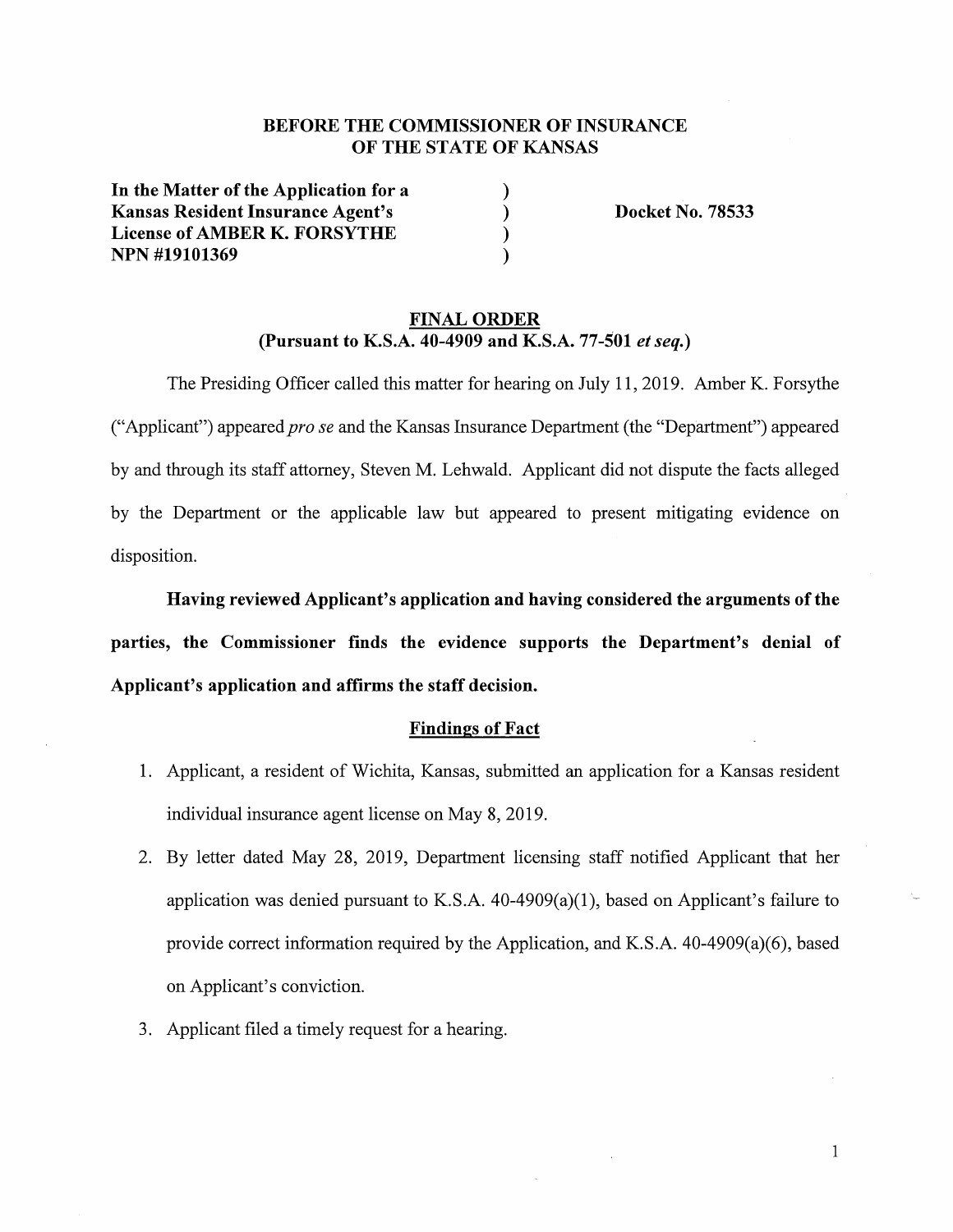4. The Presiding Officer is the Assistant Commissioner of Insurance acting on behalf of the

Commissioner of Insurance as the agency head as provided in K.S.A. 77-547.

5. Background question 1 a under item 38 of the application asks:

Have you ever been convicted of a misdemeanor, had a judgment withheld or deferred, or are you currently charged with committing a misdemeanor?

- 6. Applicant answered "no."
- 7. A local and national background check showed the following convictions:

August 1, 2018, Wichita Municipal Court, Case No. 18TM020719, Driving without Liability Insurance ["DWLI"].

- 8. Applicant submitted her application online.
- 9. As part of the online application, a pop-up notification appears before the applicant

proceeds to the background questions. It states, in part:

"Please review the background question tab carefully and thoroughly. An incorrect or inaccurate response to a background question may result in delay in your application and/or ultimately a denial of license ....

Also note that **convictions or pending charges of driving without required vehicle liability insurance are not "traffic offenses" which may be excluded from disclosure. Any convictions or pending charges of driving without required vehicle liability insurance are required to be disclosed."** [Emphasis added.]

10. The pop-up notification requires the Applicant to affirmatively acknowledge reading the

notification, which states:

"Click here to acknowledge that you read, understand and agree to the information on this page. Then click "continue."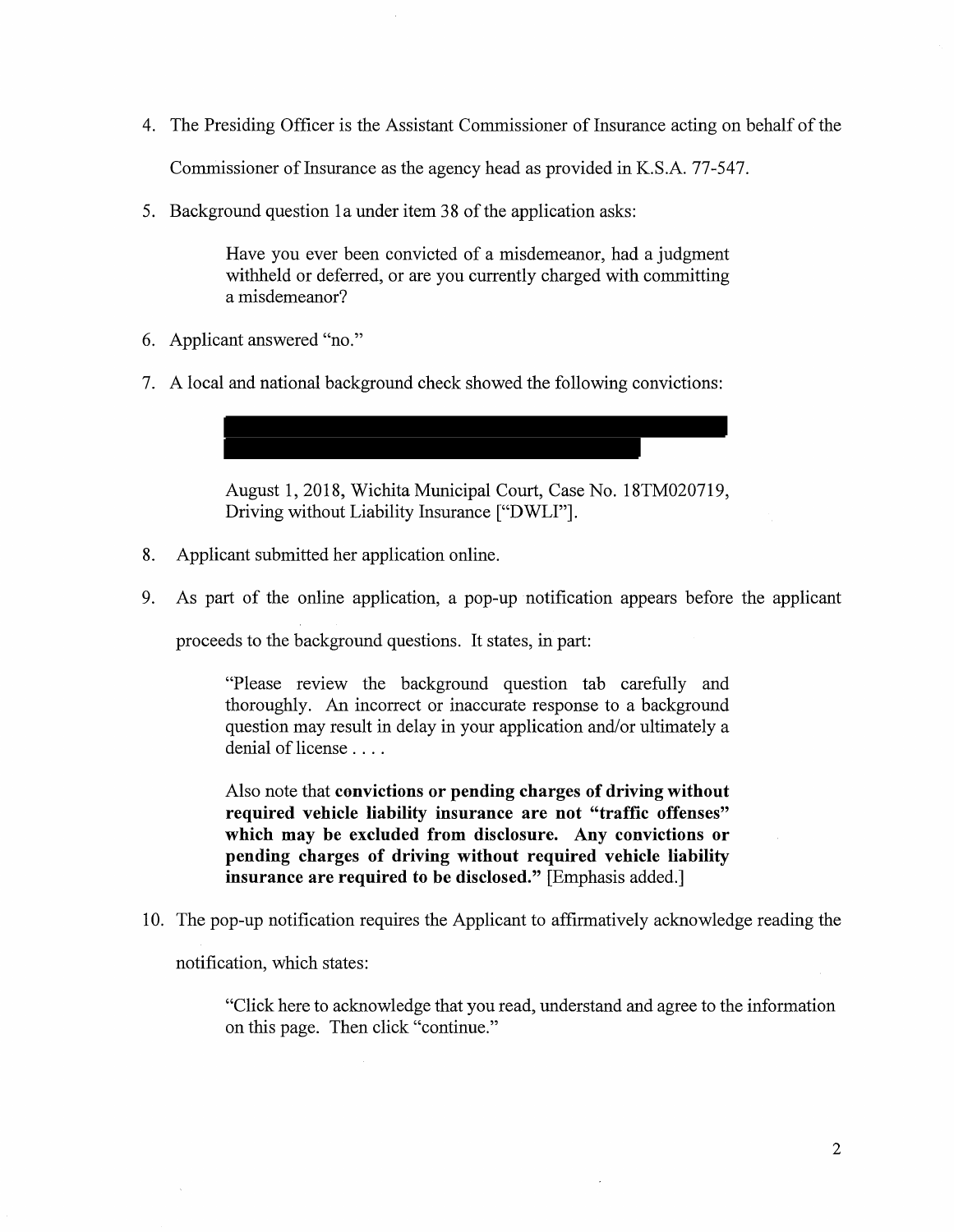- 11. The Applicant is not able to proceed to the background questions until clicking on the acknowledgement box.
- 12. At the end of the application, the Applicant signed the Applicant's Certification and Attestation portion of the application which states, in part:

The Applicant must read the following very carefully:

I hereby certify that, under penalty of perjury, all of the information submitted in this application and attachments is true and complete. I am aware that submitting false information or omitting pertinent or material information in connection with this application 1s grounds for license revocation or denial of the license ....

- 13. Applicant apologized for her failure to disclose the violations. She testified that she did not intend to hide anything. She indicated she filled out the application at home and did not have assistance with it. She indicated she honestly forgot about the conviction as it occurred when she was a minor and was over fifteen years ago. With regard to the DWLI conviction, she testified she believed it was a traffic violation which did not need to be disclosed. The DWLI charge was issued in connection with a citation for an expired license tag.
- 14. The Applicant pied guilty to the charges of DWLI and expired license tag on August 1, 2018 and was placed on non-reporting probation for twelve months, ending August 1, 2019. The Applicant was on probation for these charges when she filed her application for a license with the Department on May 8, 2019.
- 15. Counsel for the Department staff asked the Presiding Officer to take into account that agents must be precise and complete in filling out applications for insurance coverage. The failure of Applicant to disclose the driving without liability insurance charge indicates either that she was trying to not disclose it, that she did not pay attention to or follow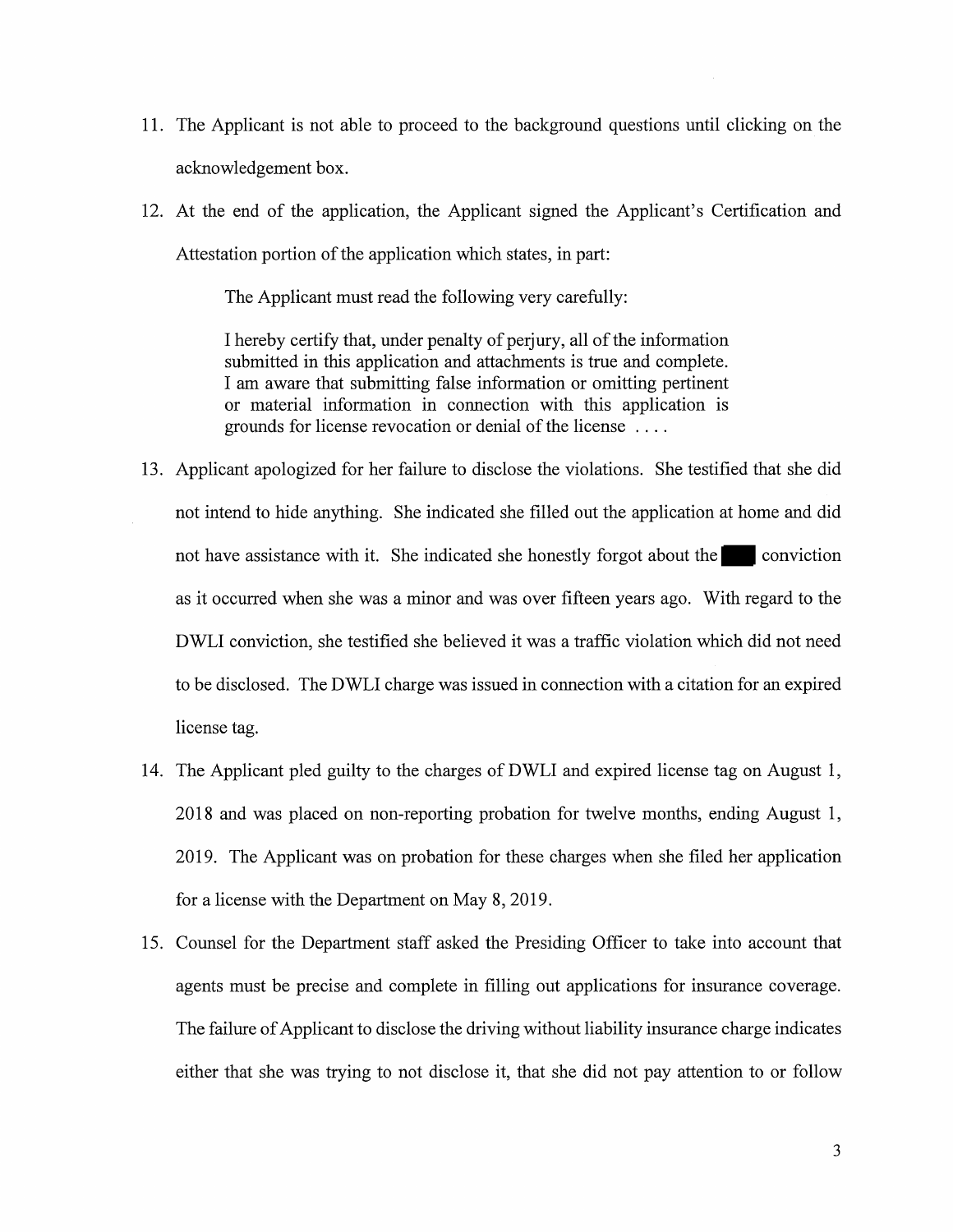instruction correctly, or that she was not accurate when working under pressure. In addition, the failure to maintain required liability insurance or properly register a vehicle creates a concern about the Applicant's responsibility for financial obligations.

#### **Applicable Law**

- 16. Before approving an application for a Kansas resident insurance agent's license, the Commissioner has the statutory obligation to "determine that the applicant ... has not committed any act that is grounds for denial pursuant to this section or suspension or revocation pursuant to K.S.A. 40-4909, and amendments thereto." K.S.A. 40-4905.
- 17. Pursuant to K.S.A. 40-4909(a), the Commissioner "may revoke, suspend, or deny the license of a person who has "been convicted of a misdemeanor or felony," K.S.A. 40- 4909(a)(6).
- 18. The Kansas Supreme Court has not had occasion to discuss the factors the Commissioner should consider when exercising his or her discretion under K.S.A. 40-4909(a)(6), but it has listed the factors to be considered in determining whether a former attorney should be readmitted to the practice of law. They are:

(1) the present moral fitness of the petitioner; (2) the demonstrated consciousness of the wrongful conduct and disrepute which the conduct has brought the profession; (3) the extent of petitioner's rehabilitation; (4) the seriousness of the original misconduct; (5) conduct subsequent to discipline; (6) the time elapsed since the original discipline; (7) the petitioner's character, maturity and experience at the time of the original discipline; and (8) the petitioner's present competence in legal skills. *State v. Russo,* 210 Kan. 5, 6, 630 P.2d 711 (1981).

The Kansas Supreme Court held that the same factors applied in considering reinstatement to practice law were equally relevant to the practice of medicine. *Vakas v. Kansas Bd. of Healing Arts,* 248 Kan. 589, 600, 808 P.2d 1355, 1364 (1991). The Commissioner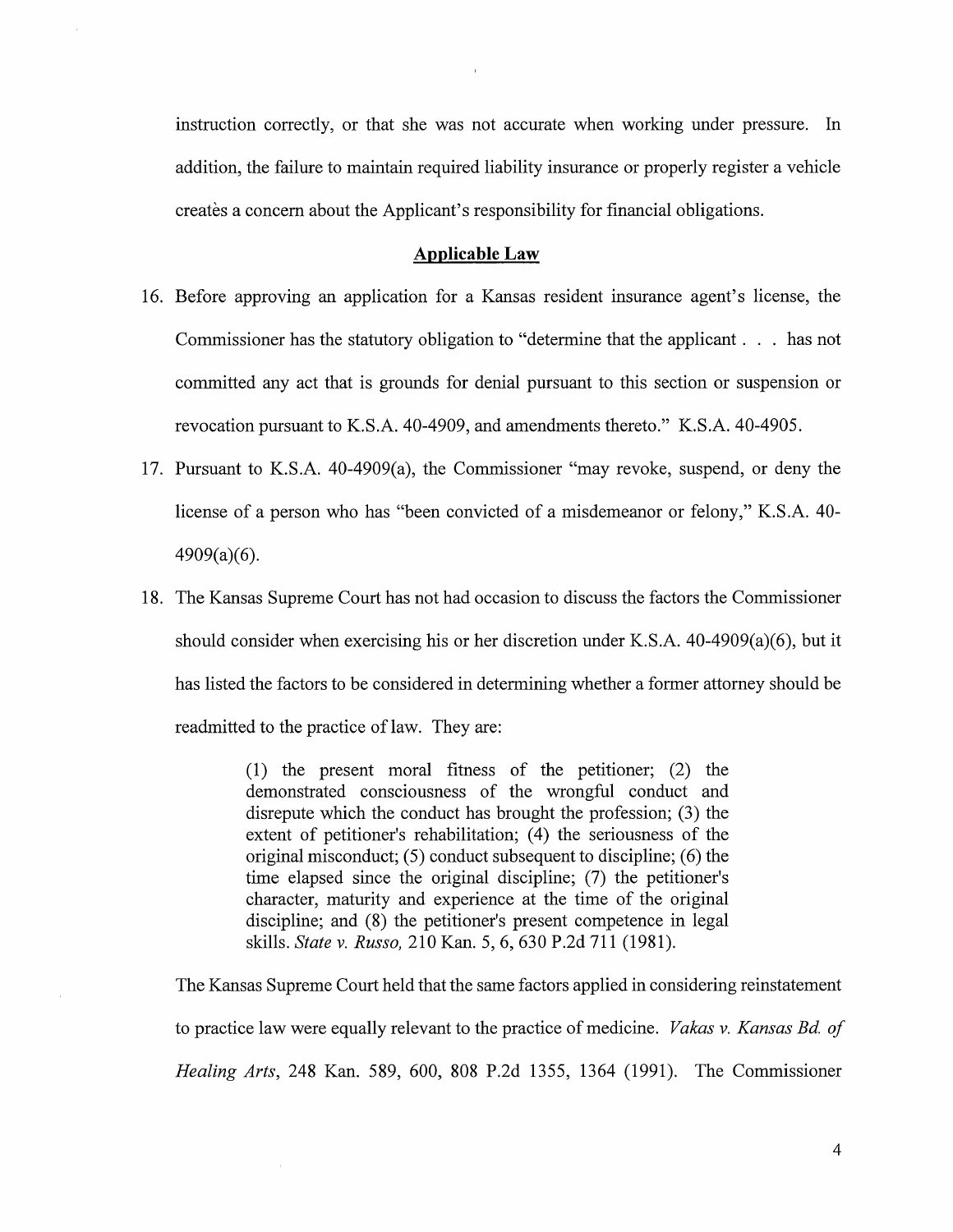considers the direction given on the exercise of discretion in granting legal and medical licenses to be applicable in the consideration of granting insurance agent licenses.

19. Pursuant to K.S.A. 77-526(a), the Assistant Commissioner of Insurance acting on behalf of the Commissioner of Insurance as the agency head, as provided in K.S.A. 77-547, is empowered to render a Final Order.

# **Conclusions of Law**

- 20. The Commissioner has jurisdiction over Applicant as well as the subject matter of this proceeding, and such proceeding is held in the public interest.
- 21. The Assistant Commissioner of Insurance is acting on behalf of the Commissioner of Insurance as the agency head and is empowered to render a Final Order.
- 22. The Commissioner finds that both the and DWLI convictions should have been disclosed.
- 23. The Commissioner has considered the factors most favorable to Applicant, specifically that she takes responsibility for her failure to disclose the violations, that the took place over fifteen years ago, that the applicant paid all fines, fees and court costs in connection with both convictions, and the Applicant discussed the valuable lesson she has learned from this experience. She believes it will make her more careful in such matters in the future, and ultimately a better insurance agent.
- 24. The Commissioner has considered the factors that weigh most heavily against Applicant, chiefly that both the DWLI and convictions should have been disclosed. The Applicant had specific notice from the online pop-up that care should be taken in completion of the background questions, and that disclosure of driving without liability insurance was required. The Applicant either failed to exercise care in completing the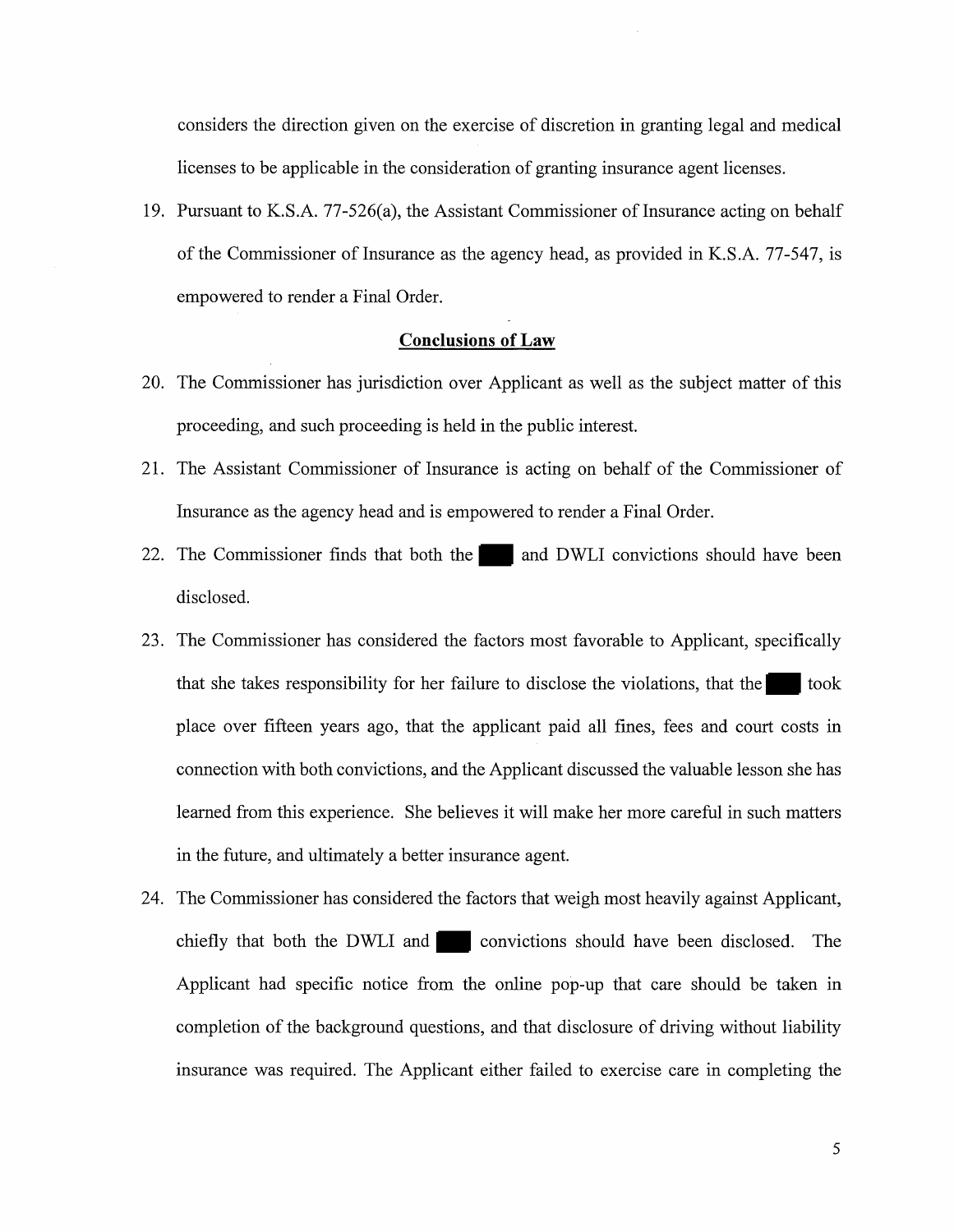application, or intended not to disclose the convictions. In addition, the DWLI conviction occurred less than a year before the application was filed. Further, Applicant certified under penalty of perjury that all of the information submitted in her application was true and complete. In addition, failure to maintain required vehicle liability insurance or properly register a vehicle creates a concern about the Applicant's responsibility for financial obligations.

### **Policy Reasons**

Before issuing an insurance agent license, the Commissioner must determine that the applicant is qualified and has not committed any act that would be grounds for denial, suspension, or revocation. K.S.A. 40-4905(b). Further, the Commissioner is charged with licensing, or continuing to license, persons or entities to sell, solicit, or negotiate insurance in the state of Kansas only if their conduct indicates they are both qualified and trustworthy.

#### **Finding and Order**

Pursuant to K.S.A. 40-4909(a)(6), the Commissioner finds that Applicant's license should be denied because Applicant failed to disclose the 2018 DWLI conviction and the 2004 conviction. Further, the Applicant continues to be on probation for the 2018 conviction. Under the *Vakas* factors the Department has no basis upon which to determine the extent of the Applicant's rehabilitation with regard to maintaining responsibility for her personal financial obligations. The Commissioner has concluded that it is not in the interest of public to issue an agent license to Applicant at this time.

#### **THE COMMISSIONER OF INSURANCE THEREFORE ORDERS IT THAT:**

**1. Denial of Applicant's application for a Kansas resident insurance agent's is AFFIRMED.**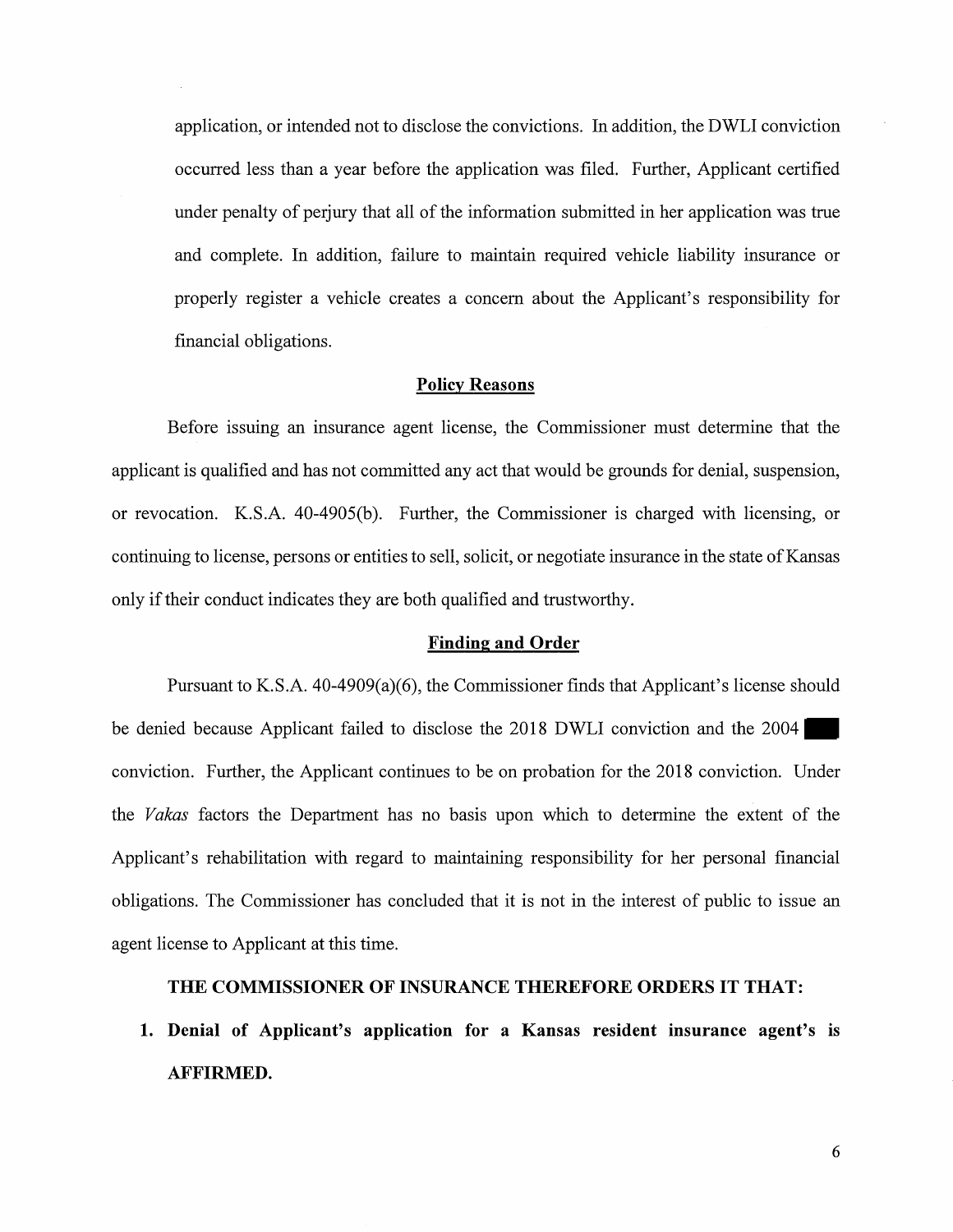**2. Pursuant to K.S.A. 77-415(b)(2)(A), this order is designated by the Department as precedent.** 

IT IS SO ORDERED THIS<sup>25 and</sup> DAY OF JULY 2019, IN THE CITY OF TOPEKA,

**COUNTY OF SHAWNEE, STATE OF KANSAS.** 



VICKI SCHMIDT COMMISSIONER OF INSURANCE

nhan a ti Al  $BY: \triangle$ 

Barbara W. Rankin Assistant Commissioner Presiding Officer

### **NOTICE**

Pursuant to K.S.A. 77-601 *et seq.*, Applicant is entitled to judicial review of this Final Order. The petition for judicial review must be filed within thirty (30) days of service of this Final Order (plus three [3] days for service by mail pursuant to K.S.A. 77-531). In the event Applicant files a petition for judicial review pursuant to K.S.A. 77-613(e), the Agency Officer to be served on behalf of the Kansas Insurance Department is:

Justin L. McFarland, General Counsel Kansas Insurance Department 420 SW 9th Street Topeka, KS 66612